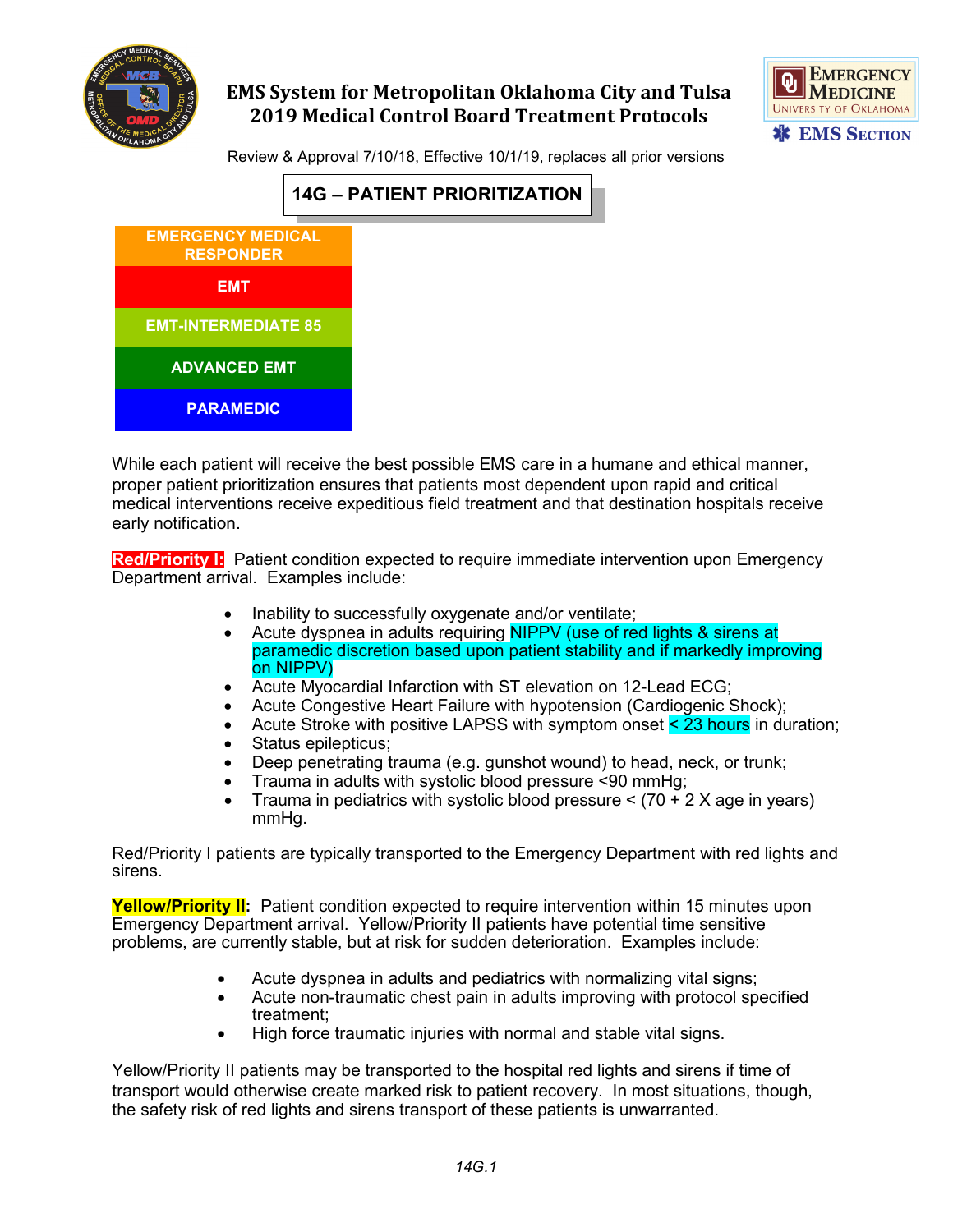



Review & Approval 7/10/18, Effective 10/1/19, replaces all prior versions **PROTOCOL 14G: Patient Prioritization, cont.**

**Green/Priority III:** Patient condition expected to require routine timeliness of intervention upon Emergency Department arrival. Green/Priority III patients do not appear to require further emergent medical intervention and do not appear to have life/organ threatening conditions. Examples include:

- Asthma exacerbation dyspnea resolved with bronchodilator nebulization;
- Nausea/non-bloody vomiting with normal and stable vital signs;
- Isolated orthopedic injury with intact neurovascular function.

Green/Priority III patients should be transported to the hospital without red lights and without sirens. The safety risk of red lights and sirens transport of these patients is unwarranted.

**Black or Blue:** Obvious death or illness/injury severity incompatible with successful resuscitation given concurrent system demands (such as in multiple casualty responses).

Adult trauma patients are determined to be **Red/Priority I** by either vital signs and level of consciousness (systolic BP < 90 mmHg, sustained tachycardia, respiratory rate <10 or >29 breaths per minute,  $GCS \leq 13$ , cool, diaphoretic skin) or any of the following anatomical injury:

- Penetrating injury of head, neck, torso, extremities proximal to elbow or knee;
- Amputation proximal to the wrist or ankle;
- Paralysis or suspected spinal fracture with neurological deficit;
- Flail chest;
- Two or more suspected proximal long bone fractures;
- Open or suspected depressed skull fracture;
- Unstable pelvis or suspected pelvic fracture;
- Tender and/or distended abdomen;
- Burns associated with other Priority I Trauma;
- Crushed, degloved, or mangled extremity, proximal to the wrist or ankle.
- Pulseless extremity

Adult trauma patients are determined to be **Yellow/Priority II** from events with risk of severe injury despite normal and stable vital signs without change in usual mentation or usual neurologic function, or respiratory distress. Adult trauma patients may also be determined to be Yellow/Priority II if exhibiting a single system injury as noted:

- $\bullet$  High risk auto crash (intrusion  $> 12$  inches in occupant site; intrusion  $> 18$  inches in any site; ejection (partial or complete) from automobile; death in same passenger compartment);
- Auto v. pedestrian/bicyclist thrown, run over, or with significant ( $>20$  mph) impact;
- Motorcycle crash > 20 mph;
- $Falls > 20$  feet in height (one building story is 10 feet in height);
- Significant force alleged assault;
- Isolated closed head trauma with resolved altered mental status (Neuro System);
- Positive seatbelt sign or handlebar mark;
- Fractures/dislocation; lacerations/avulsions with extensive tissue damage;
- High voltage electrical injury;
- Pregnancy > 20 weeks.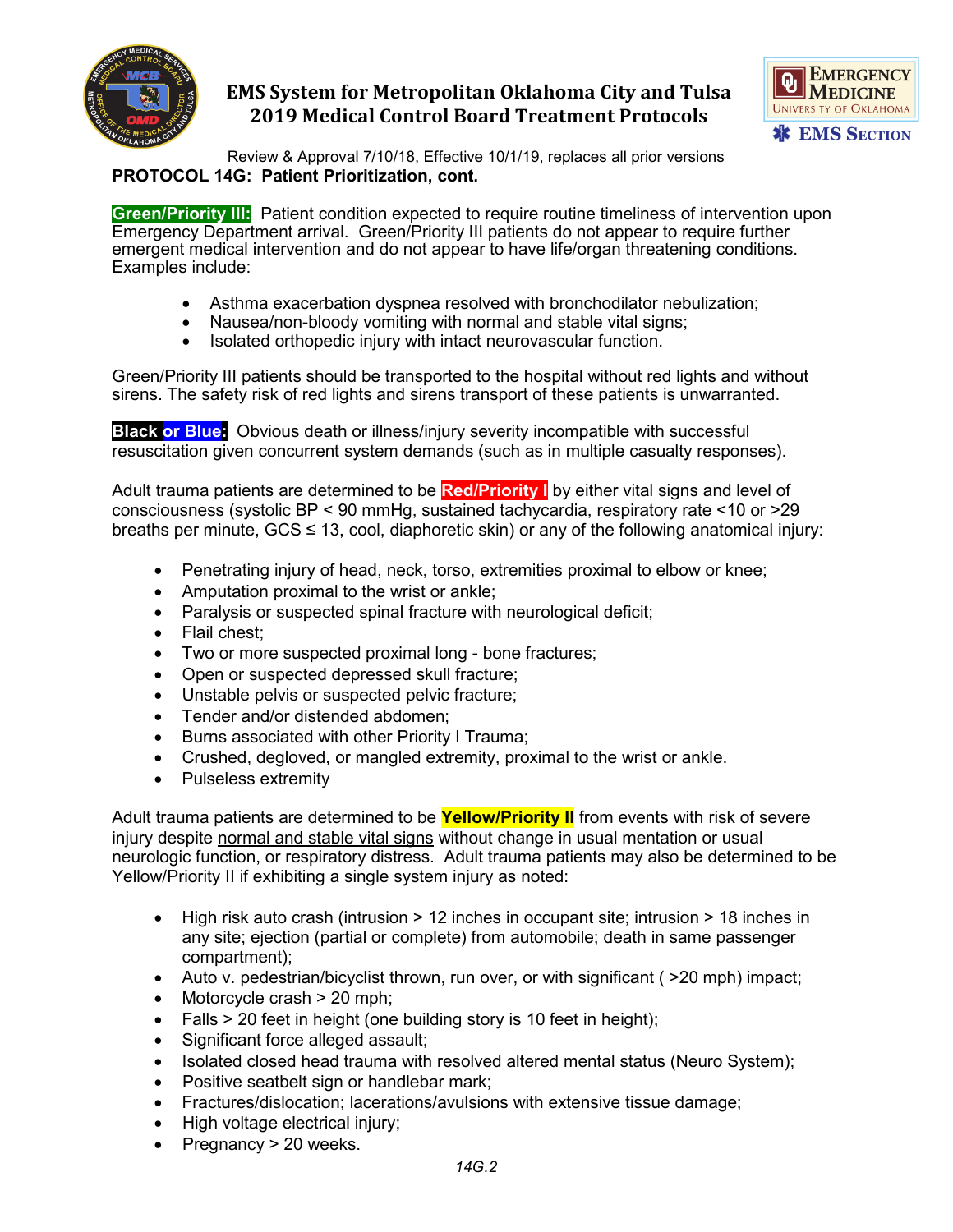



Review & Approval 7/10/18, Effective 10/1/19, replaces all prior versions

#### **PROTOCOL 14G: Patient Prioritization, cont.**

#### **Adult Priority II Determining Criteria, cont.**

Adult trauma patients are determined to be **Yellow/Priority II** from events with risk of severe injury despite normal and stable vital signs without change in usual mentation or usual neurologic function, or respiratory distress. Adult trauma patients may also be determined to be Yellow/Priority II if exhibiting a single system injury as noted:

- Facial lacerations; fractured facial bones; avulsed teeth (Maxillofacial/Dental);
- Select & isolated hand injuries ("isolated" defined by the level of suspected injury involvement being no further proximal than the elbow).
	- $\circ$  Only certain hand injuries require rapid treatment to avoid unfavorable outcomes.
		- These "select" Priority II injuries include:
			- Vascular injuries that involve significant arterial hemorrhage;
			- Nerve injuries that cause loss of motor function;
			- **Amputations;**
			- **High-pressure injection injuries;**
			- **Flexor tendon injuries of hand.**

Adult trauma patients may be determined to be **Discretionary Red/Priority I or Yellow/Priority II** if clinical suspicion of significant injury and heightened by any single or particularly a combination of the following patient attributes:

- Age  $> 55$ ;
- Anticoagulation, bleeding disorders and/or significant comorbidities;
- Time sensitive extremity injury.

Discretionary Red/Priority I or Yellow/Priority II adult trauma patient radio and care reports should clearly indicate to the receiving Trauma Center personnel the rationale for the Discretionary Red/Priority I or Yellow/Priority II assignment.

Level III Trauma Centers are intended to receive adult patients at risk for severe injury with normal, stable vital signs or patients with no significant anatomical injuries.

Adult trauma patients are determined to be **Green/Priority III** from events with normal and stable vital signs, without change in usual mentation or usual neurologic function, and without new or significant organ system dysfunction. Green/Priority III adult trauma may include:

- Single proximal or distal long bone fractures without dislocation;
- Minor puncture wounds/lacerations/abrasions;
- Isolated neck pain without new neurological deficit;
- Isolated extremity pain;
- Isolated abdominal pain.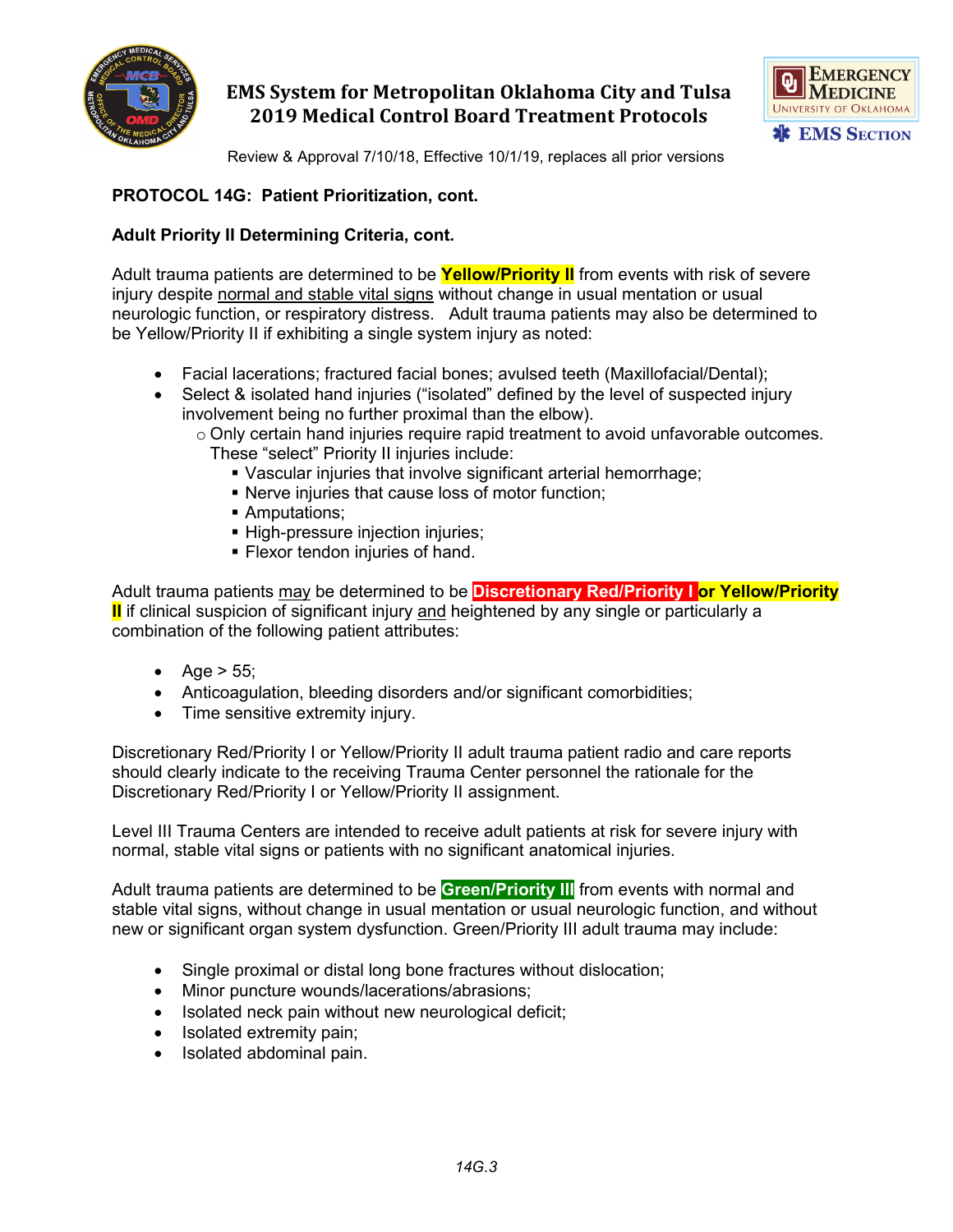



Review & Approval 7/10/18, Effective 10/1/19, replaces all prior versions **PROTOCOL 14G: Patient Prioritization, cont.**

Level IV Trauma Centers may receive adult patients without physiologic instability, altered mentation, neurological deficit or significant anatomical injuries and have also not been involved in a significant mechanism of injury incident for expected care at that facility. Patients in other categories (eg. with physiologic instability) should be expected to be transferred to a higher level trauma center after immediate care needs are addressed (eg. invasive airway management).

Pediatric trauma patients are prioritized **Red/Priority I** by either physiological criteria (systolic BP < (70 + 2 x age of patient in years) mmHg, sustained tachycardia >160 bpm, respiratory rate <12 or >40, pulse oximetry<95% without supplemental oxygen, or GCS ≤ 12)

- Penetrating injury of head, neck, torso, extremities proximal to elbow or knee;
- Amputation proximal to the wrist or ankle;
- Paralysis or suspected spinal fracture with neurological deficit;
- Flail chest:
- Unstable pelvis or suspected pelvic fracture;
- Crushed, degloved, or mangled extremity, proximal to the wrist or ankle;
- Pulseless extremity;
- Two or more open fractures.

Pediatric trauma patients are prioritized **Yellow/Priority II** from "high-energy" events with risk of severe injury despite normal and stable vital signs without change in usual mentation or usual neurologic function, or respiratory distress. Pediatric trauma patients may also be determined to be Yellow/Priority II if exhibiting any of the adult trauma priority II single system injury criteria.

Pediatric trauma patients may be determined to be **Discretionary Red/Priority I or** 

**Yellow/Priority II** if clinical suspicion of significant injury warrants and is heightened by any of the following patient attributes:

- GCS of 13-14;
- Extrication time > 20 mins, \*death in same vehicle, speed >40 mph, rollover mechanism, vehicle external intrusion >20" or compartment intrusion >12";
- Fall criteria for pediatric trauma Red/Priority I is  $>10$  feet or 2 3 times the height of the child;
- Two or more suspected proximal long bone fractures;
- Open or suspected depressed skull fracture;
- Tender and/or distended abdomen/positive seatbelt sign or handlebar mark;
- Suspected or known Non-Accidental Trauma in pediatric patients;
- Tenderness to spine with palpation;
- Isolated open fracture (excluding hand);
- Significant laceration or soft tissue injury;
- High voltage electrical injury;
- Anticoagulation and bleeding disorders and/or significant comorbidities.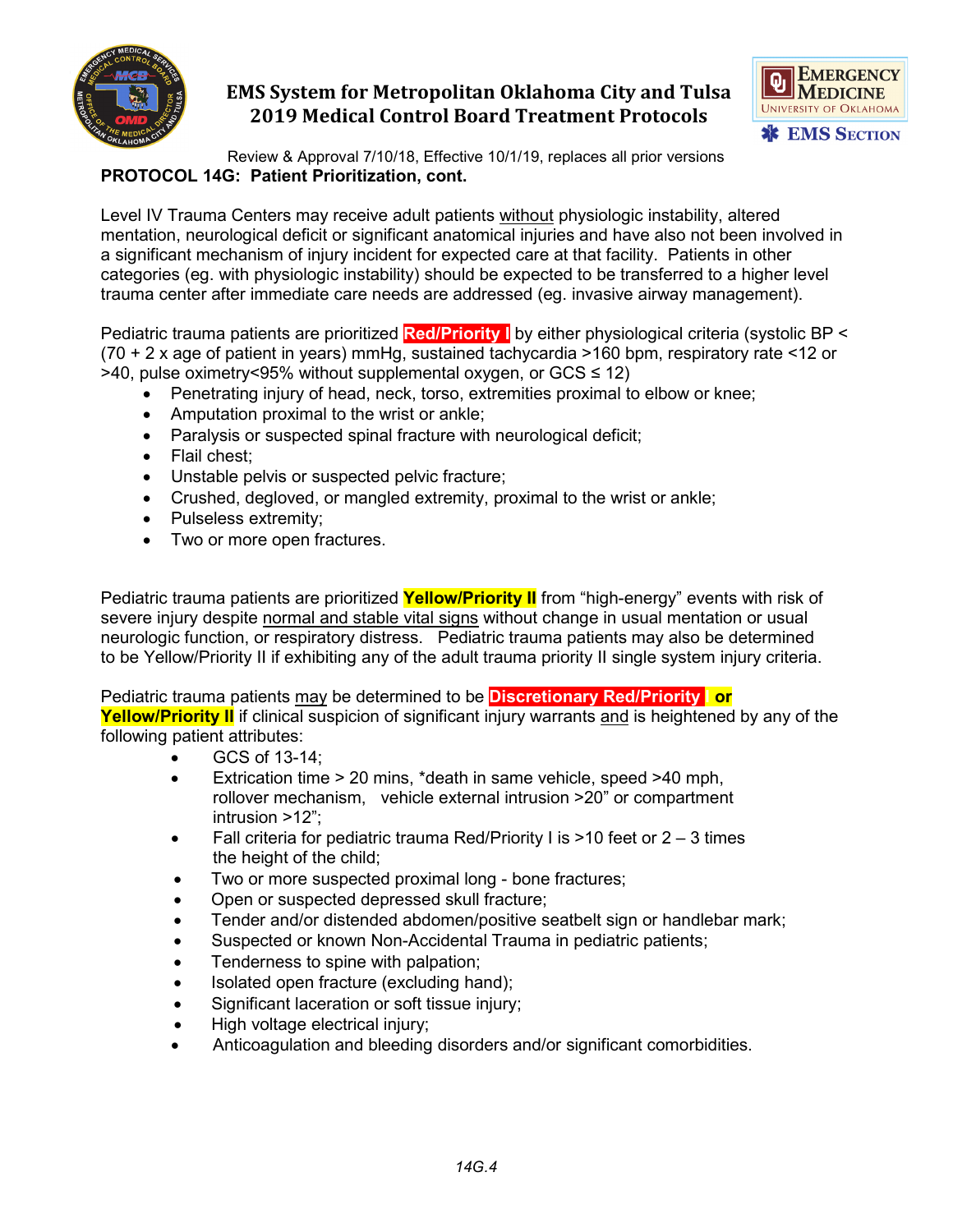



Review & Approval 7/10/18, Effective 10/1/19, replaces all prior versions **PROTOCOL 14G: Patient Prioritization, cont.**

Discretionary Red/Priority I or Yellow/Priority II pediatric trauma patient radio and care reports should clearly indicate to the receiving Trauma Center personnel the rationale for the Discretionary Red/Priority I or Yellow/Priority II assignment.

Pediatric trauma patients are determined to be **Green/Priority III** from events with normal and stable vital signs, without change in usual mentation or usual neurologic function, and without new or significant organ system dysfunction. Green/Priority III pediatric trauma may include any of the adult trauma Green/Priority III injury criteria as previously listed in this protocol.

- Single bone fractures from a same level fall;
- Minor puncture wounds/lacerations/abrasions;
- Isolated extremity pain;
- Abdominal pain without bruising;
- Back pain;

#### **SEE ALSO SECTION 19 RESOURCE: OKLAHOMA MODEL TRAUMA TRIAGE ALGORITHM**

Pediatric (Age < 16 years of age) general medical patients are determined **Red/Priority I** to be if the following organ system dysfunction is evidenced by acute symptoms or physical exam signs:

Pulmonary System:

- Respiratory arrest;
- Respiratory distress and inability to maintain  $O_2$  sat > 95% on 100% supplemental  $O_2$ ;
- Stridor with inability to phonate, weak cry, altered mental status, or pallor.

Cardiovascular System:

- Cardiac arrest (or history of pre-arrival CPR) or bradycardia requiring chest compression;
- Multiple shock signs (pallor, cool, slow capillary refill, weak pulse, altered mental status);
- Persistent tachycardia > 200/min or bradycardia< 80/min (without athletic fitness level).

Neurologic System

- Status epilepticus;
- Acute sustained altered mental status without apparent etiology;
- Acute focal neurological deficits.

Metabolic System/Toxicology (Overdose)

- Ingestion of a tricyclic antidepressant;
- Ingestion, inhalation, or contact exposure causing altered mental status, respiratory distress, or shock.